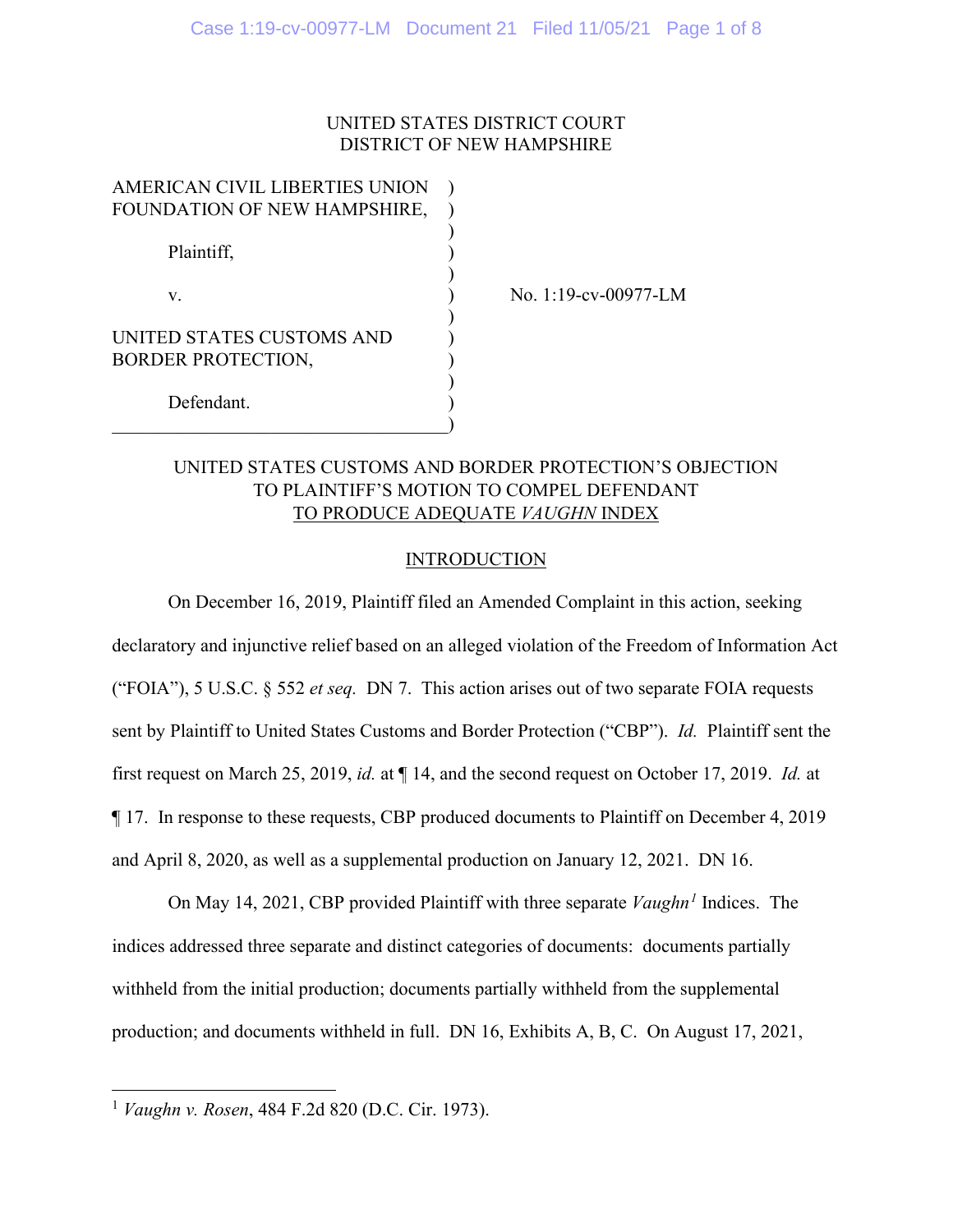#### Case 1:19-cv-00977-LM Document 21 Filed 11/05/21 Page 2 of 8

Plaintiff filed a motion to compel CBP to produce an adequate *Vaughn* Index. DN 16. However, the three *Vaughn* Indices produced by CBP adequately address each withheld document, or portion of a document withheld, by providing a specific FOIA exemption and the Agency's relevant justification for each withholding, as required by established caselaw. *See Vaughn,* 484 F.2d at 827. As a result, CBP's *Vaughn* Indices are adequate, and this Court should deny Plaintiff's Motion to Compel.

#### ARGUMENT

### I. CBP DID NOT DISCLOSE 94 OF THE I-213 FORMS BECAUSE THEY ARE NOT RESPONSIVE TO PLAINTIFF'S FOIA REQUESTS.

In its motion, Plaintiff takes issue with the fact that 94 I-213 Forms were not produced in full by CBP in response to Plaintiff's FOIA requests. This argument appears to go to the adequacy of the search conducted by CBP in response to the FOIA requests, rather than the sufficiency of the *Vaughn* Indices produced by CBP. That is an issue best addressed at the summary judgment stage of the litigation, and not in a motion for a more detailed *Vaughn* Index. However, even if this were an appropriate time in the litigation to make this argument, the argument is a red herring, as the documents at issue are not being withheld pursuant to any FOIA exemption that would be detailed in a *Vaughn* Index, but simply because they are not responsive to Plaintiff's FOIA requests.

On March 25, 2019, Plaintiff submitted a FOIA request to CBP, seeking records regarding CBP non-checkpoint patrol operations conducted in New Hampshire. DN 7-1. The FOIA Division processed 17,930 pages in response to this request. *See* Declaration of Patrick Howard ("Howard Dec."), attached as Exhibit A, ¶ 9. On December 4, 2019, the FOIA Division produced 17,842 partially redacted pages in response to this request and withheld in full (WIF) 88 pages. *Id.*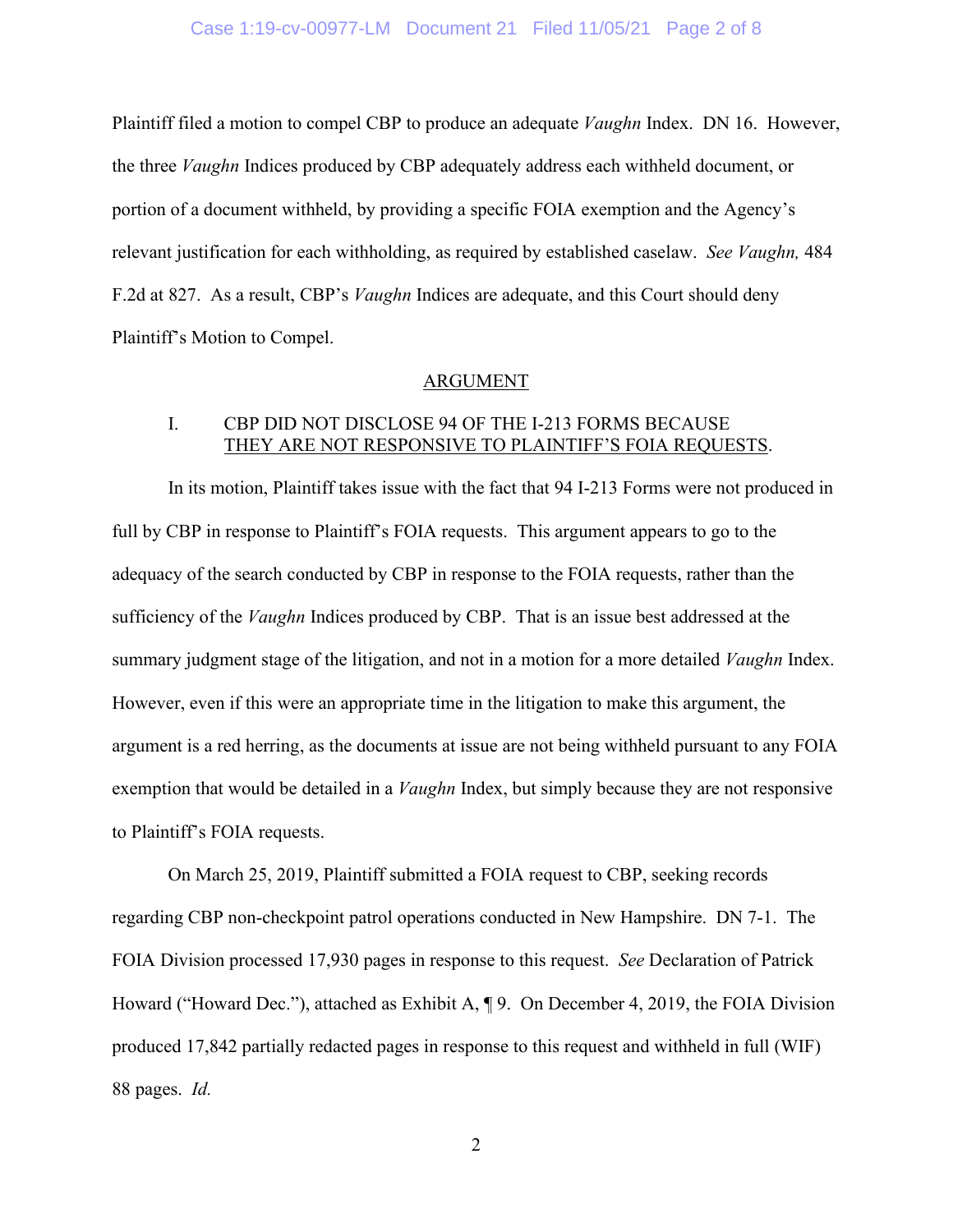#### Case 1:19-cv-00977-LM Document 21 Filed 11/05/21 Page 3 of 8

On October 17, 2019, Plaintiff submitted a subsequent FOIA request. DN 7-2. The FOIA Division processed 305 pages in response to this request. Howard Dec.,  $\P$  10. On April 8, 2020, the FOIA Division produced 215 additional pages, in part or in full, and 90 pages were WIF. *Id.* In response to this request, CBP produced, among other materials, in partially redacted form, the first page of 108 I-213 Forms. *Id.*

Thereafter, during the course of this litigation, counsel for the parties met and conferred regarding the scope of Plaintiff's demand for information relating to the I-213s. DN-12. As a result of these discussions, the Defendant agreed to supplement its productions by January 15, 2021. *Id.* Specifically, the Defendant agreed to produce additional I-213 information. *Id.*

The October 17, 2019 request sought I-213 records pertaining to roving patrol operations in New Hampshire. *See* DN 7-2 at ¶ 6 & 7. Responsive records were located for fourteen (14) subjects that were questioned, stopped, searched, detained and/or arrested in roving patrol operations in New Hampshire. Howard Dec., ¶ 11. However, after additional review of the documents previously produced, CBP determined that 94 of the 108 I-213 documents produced on April 8, 2020 did not pertain to roving patrol operations conducted in New Hampshire. *Id.* Therefore, they were determined to be non-responsive. *Id.* The FOIA Division processed 260 pages for this supplemental production. *Id.* On January 12, 2021, the FOIA Division produced 195 additional pages, in part or in full, and 65 pages were WIF. *Id.*

"[A]n agency 'has no obligation to produce information that is not responsive to a FOIA request'…." *Wilson v. U.S. Dep't of Transp.*, 730 F. Supp. 2d 140, 156 (D.D.C. 2010); *see e.g., Ctr. For Biological Diversity v. Office of Mgmt. & Budget,* No. 07-04997, 2009 WL 1246690, at \*5 (N.D. Cal. May 5, 2009); *Cal. ex rel. Brown v. Nat'l Highway & Traffic Safety Admin.,* No. 06-2654, 2007 WL 1342514, at \*2 (N.D. Cal. May 8, 2007); *see also Cozen O'Connor v. U.S.* 

3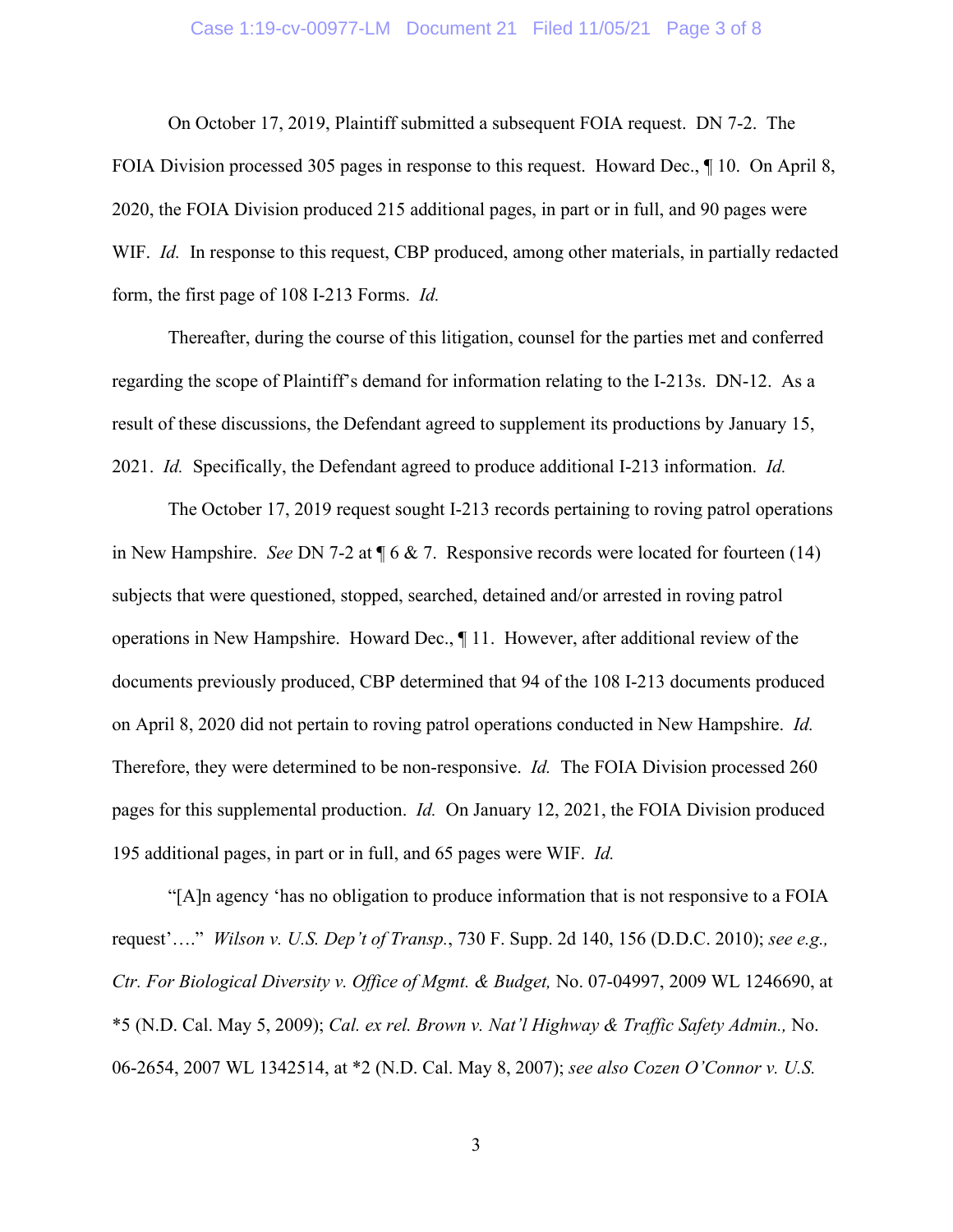*Dept. of Treasury,* No. 05-4332, 2008 WL 5093379, at \*2 (E.D. Pa. Dec. 2, 2008). As stated, generally, Plaintiff's FOIA requests sought records related to non-checkpoint patrol operations conducted in New Hampshire. DNs 7-1, 7-2. More specifically, the October 17, 2019 request sought I-213 records pertaining to roving patrol operations in New Hampshire. *See* DN 7-2 at  $\P$  6 & 7. As described above, the 94 documents at issue in Plaintiff's motion are not responsive to their FOIA requests. *See* DN 7-2, *see also*, DN 12; *see generally*, Howard Dec., ¶ 11. Because these 94 documents were not responsive to the requests, CBP had no legal obligation to provide them to Plaintiff, or to address them in the *Vaughn* Indices. Accordingly, this Court should deny Plaintiff's motion to compel a more detailed *Vaughn* Index as it relates to these 94 documents.

## II. THE *VAUGHN* INDICES ESTABLISH THAT CBP TOOK APPROPRIATE STEPS TO SEGREGATE EXEMPT INFORMATION FROM NON-EXEMPT INFORMATION.

Plaintiff's motion alleges that the Indices provided by CBP fail to explain the efforts made to segregate exempt information from non-exempt information on the 14 partially redacted I-213 Forms that were produced. DN 16. A cursory review of the documents produced by CBP, as well as the Indices, however, indicates that CBP carefully reviewed the contents of each document and did segregate and produce the non-exempt information contained within those documents. *See generally*, DN 16-6, Exhibit E; *see also*, DN 16-2, Exhibit B. These documents were not withheld in full. *Id.* The FOIA requires that "[a]ny reasonably segregable portion of a record shall be provided to any person requesting such a record after deletion of the portions which are exempt." 5 U.S.C. § 552(b) (2012 & Supp. V 2017). Because of this requirement, added as part of the 1974 FOIA amendments,<sup>[2](#page-3-0)</sup> an agency cannot "justify withholding an entire

<span id="page-3-0"></span><sup>2</sup> Pub. L. No. 93-502, 88 Stat. 1561.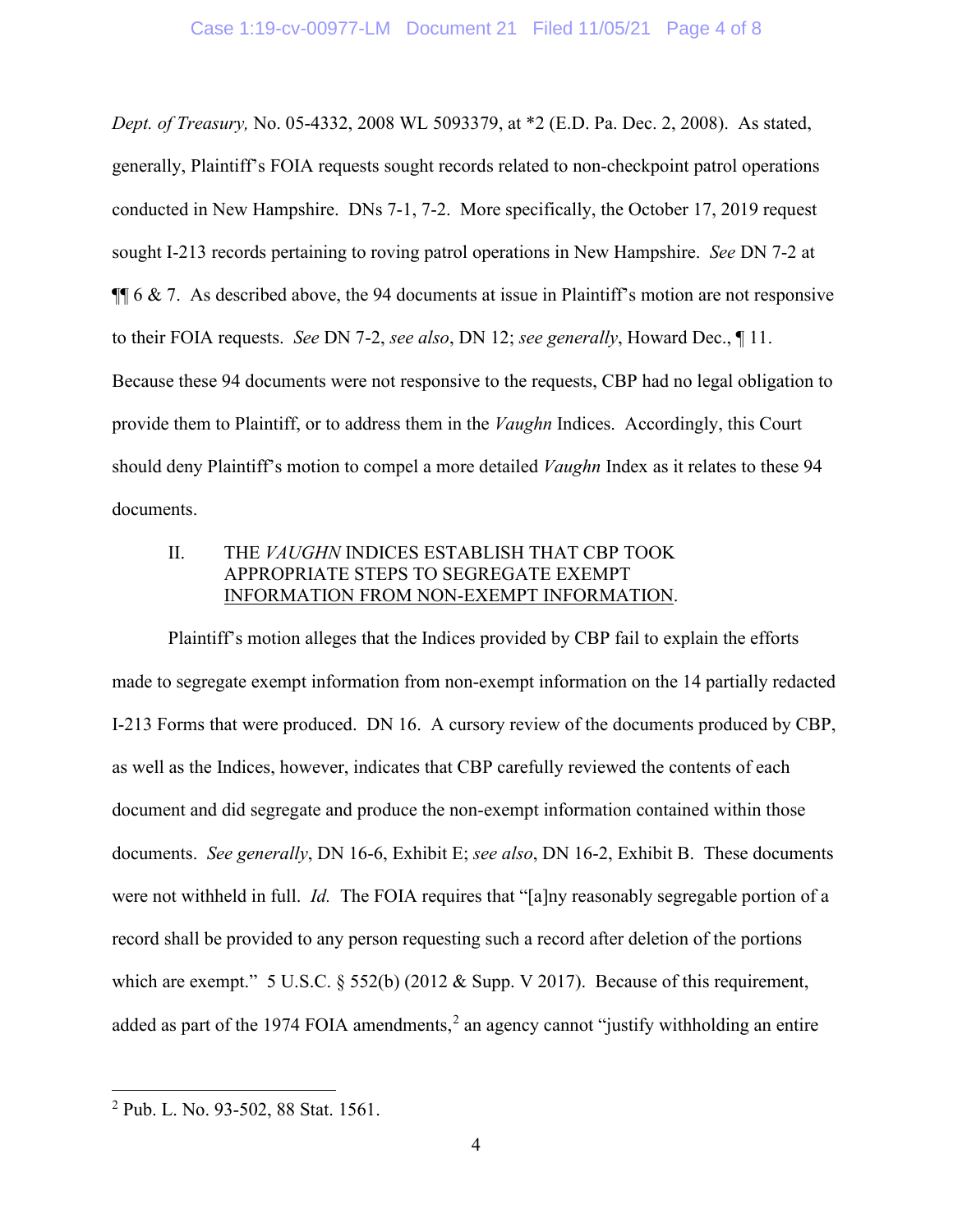#### Case 1:19-cv-00977-LM Document 21 Filed 11/05/21 Page 5 of 8

document simply by showing that it contains some exempt material." *Mead Data Cent., Inc. v. Dep't of the Air Force,* 566 F.2d 242, 260 (D.C. Cir. 1977). Rather, this provision generally requires agencies to apply exemptions to specific segments of information within a record, instead of to the document as a whole. *See Mo. Coal. For the Env't Found. v. U.S. Army Corps of Eng'rs,* 542 F.3d 1204, 1211-12 (8th Cir. 2008). The produced documents, along with the *Vaughn* Indices, establish that CBP did exactly what the law requires – it explained the exemptions that are applicable to redacted sections of the documents that were actually produced. *See generally*, DN 16-6, Exhibit E; *see also*, DN 16-2, Exhibit B. In short, the four corners of these 14 partially redacted I-213 Forms show that CBP performed a segregability analysis and produced non-exempt information. Again, these documents were not withheld in full. As a result, this Court should deny Plaintiff's motion to compel as it relates to the 14 redacted I-213 Forms.

In its motion, Plaintiff appears not to take issue with the appropriateness of CBP's withholding of certain information, reserving that question for summary judgment proceedings, but instead alleges that CBP did not explain *how* it made the determinations as to what information was exempt from disclosure. DN 18, at 8. There is no set formula for a *Vaughn* Index, however, and courts have found that it is the function, and not the form that is important. *See Jones v. FBI*, 41 F.3d 238, 242 (6th Cir. 1994) (indicating there is no "precise form ... dictated by these affidavits"). The D.C. Circuit has observed that "a *Vaughn* index is not a work of literature; agencies are not graded on the richness or evocativeness of their vocabularies." *Landmark Legal Found. v. IRS,* 267 F.3d 1132, 1138 (D.C. Cir. 2001). Likewise, the sufficiency of a *Vaughn* Index is not determined by reference to the length of the document descriptions. *See Judicial Watch, Inc. v. Food & Drug Admin.*, 449 F.3d 141, 146 (D.C. Cir. 2006) ("[W]e

5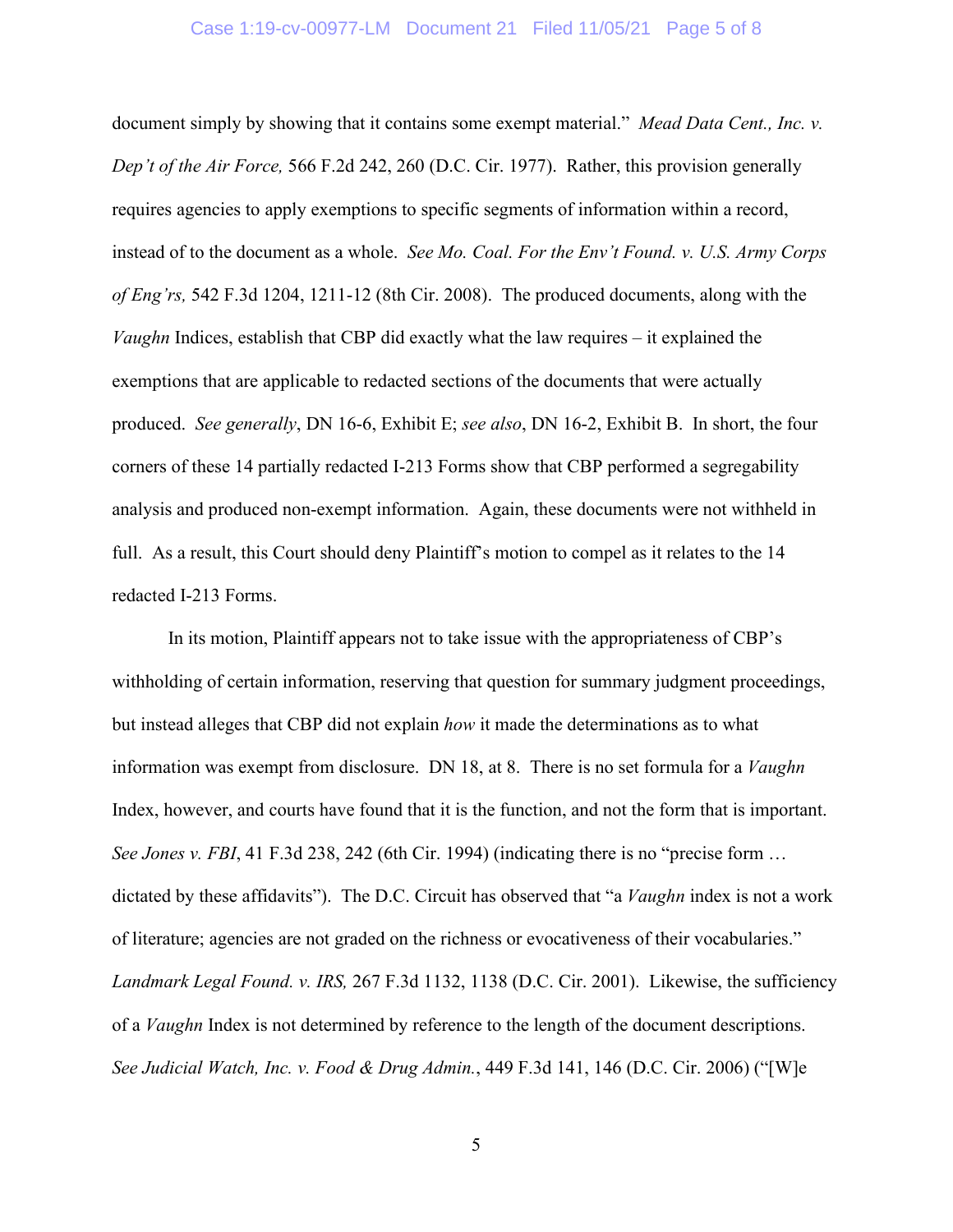#### Case 1:19-cv-00977-LM Document 21 Filed 11/05/21 Page 6 of 8

focus on the functions of the *Vaughn* index, not the length of the document descriptions, as the touchstone of our analysis."). What "is required is that the requester and the trial judge be able to derive from the index a clear explanation of why each document or portion of a document withheld is putatively exempt from disclosure." *Manna v. DOJ,* 832 F. Supp. 866, 873 (D.N.J. 1993) (quoting *Hinton v. DOJ,* 844 F.2d 126, 129 (3d Cir. 1988)). The Defendant asserts that the *Vaughn* Indices produced in this case provide Plaintiff with exactly the information required by law. The fact that the non-exempt information contained in the 14 partially redacted I-213 Forms was produced to Plaintiff by its very nature establishes that CBP conducted a detailed analysis, segregated exempt information, and produced non-exempt information. *See generally*, DN 16-6, Exhibit E. Had CBP not conducted a proper segregability analysis, the documents would have been withheld in full. Therefore, this Court should deny Plaintiff's motion to compel as it relates to the 14 partially redacted I-213 Forms.

### III. THE *VAUGHN* INDICES ESTABLISH THAT THE OPERATIONS ORDER REPORTS WERE PROPERLY WITHHELD IN FULL.

On December 4, 2019, the FOIA Division produced 17,842 partially redacted pages in response to this request and withheld in full (WIF) 88 pages. *See* Howard Dec., ¶ 9. The 88 WIF pages consist of eight Operations Orders. *Id.* The FOIA Division considered the possibility of segregating non-exempt information within these Operations Orders, and each page was meticulously examined. *Id.* However, after review of the contents of each Operations Order and, in consultation with the originating component, CBP determined that these eight Operations Orders should be WIF pursuant to 5 U.S.C. § 552 (b)(5), (b)(6), (B)(7)(C), and (B)(7)(E). *Id.* This decision was made after careful review and individualized assessment of the contents of each of the Operations Orders. *Id.*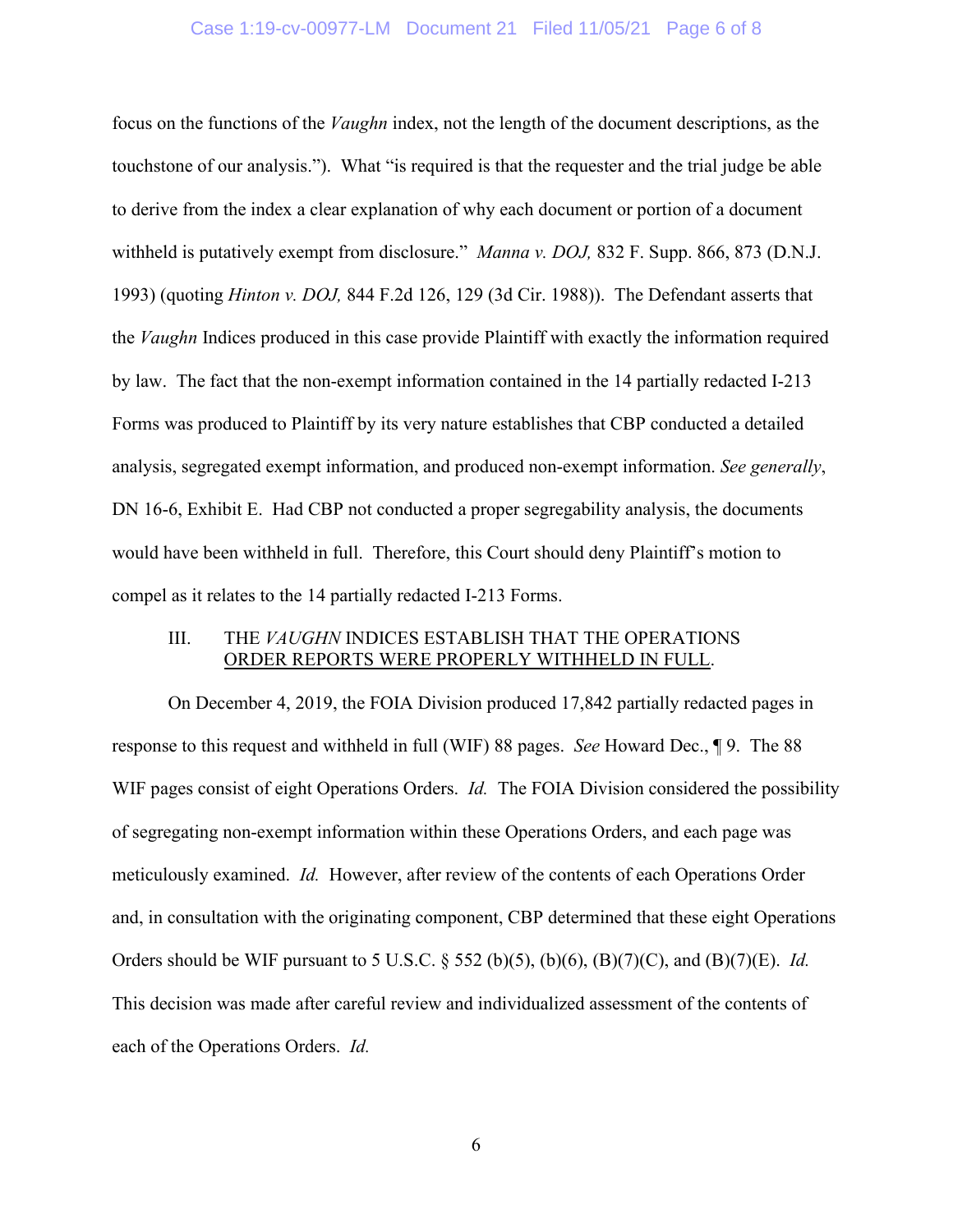CBP's *Vaughn* Index relating to the WIF Operations Orders clearly establishes why those withholdings were lawful. *See* DN 16-3. "A *Vaughn* Index must: (1) identify each document withheld; (2) state the statutory exemption claimed; and (3) explain how disclosure would damage the interests protected by the claimed exemption." *Citizens Comm'n on Human Rights v. Food & Drug Admin.,* 45 F.3d 1325, 1326 n.1 (9th Cir, 1995). The *Vaughn* Index produced by CBP for the WIF Operations Orders in this case does exactly that. It clearly and unequivocally establishes which of the statutory exemptions apply and how and why disclosure of the withheld information would damage the interests protected by each of those exemptions. DN 16-3. Procedurally, an agency must in its declaration demonstrate that the withheld materials are wholly exempt from disclosure, "with reasonable specificity." *Armstrong v. Exec. Off. Of the President,* 97 F.3d 575, 580 (D.C. Cir. 1996). Additionally, agencies need not "commit significant time and resources to the separation of disjointed words, phrases or even sentences which taken separately or together have minimal or no information[al] content" in order to comply with the segregation requirement. *Mead Data,* 566 F.2d at 261 n.55. CBP asserts that the *Vaughn* Index provided for the Operations Order Reports completely satisfies these requirements. Further, the Defendant incorporates the WIF explanation provided in the Howard Declaration, more particularly described above, by reference. *See* Howard Dec., ¶ 9. Therefore, the Court should deny Plaintiff's motion with respect to the WIF Operations Orders.

Plaintiff also alleges that because CBP produced a redacted Operations Order, DN 16-9, to a FOIA requester more than a decade ago, it should now be required to produce Operations Order Reports in this case. DN 16, at 9. However, the Defendant asserts that Plaintiff's reliance on the release of a completely unrelated Operations Order in a different case is misguided. That Operations Order is factually distinguishable from those at issue in this case. It is one exhibit,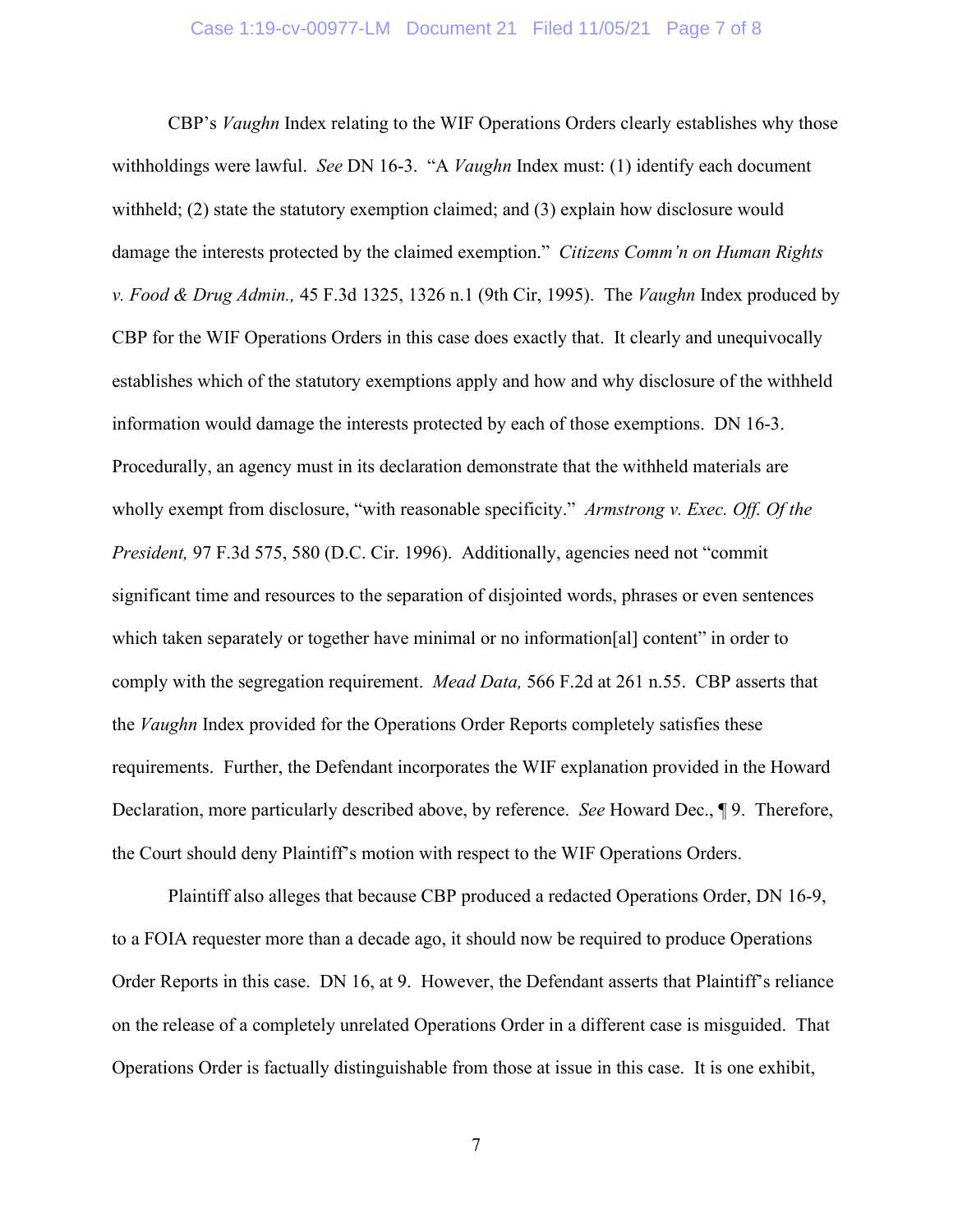#### Case 1:19-cv-00977-LM Document 21 Filed 11/05/21 Page 8 of 8

more than a decade old, from Yuma, Arizona – a different Area of Responsibility than the present case. The WIF *Vaughn* Index specifically identifies the applicable exemptions for each category of information contained within the WIF documents and establishes why withholding in full in this case is appropriate and lawful. The comparison and reliance on an outdated Operations Order from a different location, disclosed under unknown circumstances, during a previous administration, is, in short, irrelevant. In this case, CBP properly identified the justifications for withholding the Operations Orders in full. As a result, this Court should deny Plaintiff's motion to compel as it relates to the WIF Operations Orders.

#### **CONCLUSION**

For these reasons, CBP respectfully requests that this Court deny Plaintiff's Motion to Compel Defendant CBP to Produce an Adequate *Vaughn* Index.

Respectfully submitted,

JOHN J. FARLEY Acting United States Attorney

By: /s/ Michael McCormack Michael McCormack Assistant U.S. Attorney, NH Bar No. 16470 United States Attorney's Office 53 Pleasant Street Concord, NH 03301 (603) 225-1552 Dated: November 5, 2021 michael.mccormack2@usdog.gov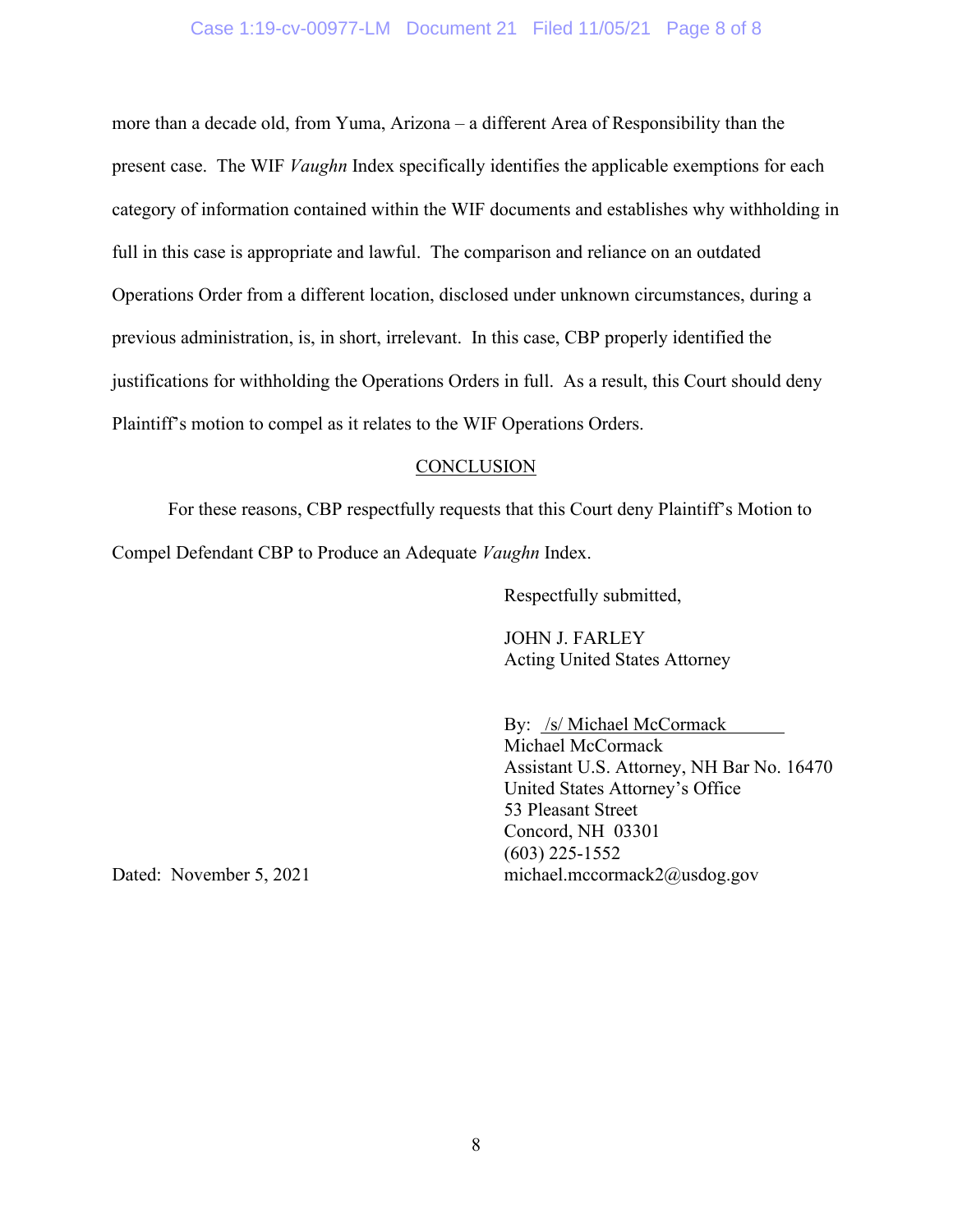### UNITED STATES DISTRICT COURT DISTRICT OF NEW HAMPSHIRE

| AMERICAN CIVIL LIBERTIES UNION |  |
|--------------------------------|--|
| FOUNDATION OF NEW HAMPSHIRE,   |  |
|                                |  |
| Plaintiff,                     |  |
|                                |  |
| V.                             |  |
|                                |  |
| UNITED STATES CUSTOMS AND      |  |
| <b>BORDER PROTECTION,</b>      |  |
|                                |  |
| Defendant.                     |  |
|                                |  |

No. 1:19-cv-00977-LM

# DECLARATION OF PATRICK HOWARD IN SUPPORT OF DEFENDANT'S OBJECTION TO PLAINTIFF'S MOTION TO COMPEL DEFENDANT TO PRODUCE ADEQUATE *VAUGHN* INDEX

I, PATRICK HOWARD, pursuant to 28 U.S.C. § 1746, declare and state as follows:

1. I am a Branch Chief within the Freedom of Information Act Division (FOIA

Division) at U.S. Customs and Border Protection (CBP), U.S. Department of Homeland Security (DHS). I have been a Branch Chief in the FOIA Division since February 8, 2015. In this capacity, I oversee a staff of Government Information Specialists (GIS), involved in the processing of requests for records submitted to CBP pursuant to FOIA, 5 U.S.C. § 552, the Privacy Act (PA), 5 U.S.C. § 552a, and other activities conducted pursuant to applicable records access provisions.

 2. I am familiar with CBP's procedures for responding to FOIA requests. I provide technical and administrative supervision and direction to a group of FOIA specialists in processing FOIA requests, and I assist with FOIA/PA litigation matters. I am personally familiar with the processing of FOIA/PA responses, including, at times, by directly reviewing for adequacy and compliance with federal laws and regulations. The statements I make in this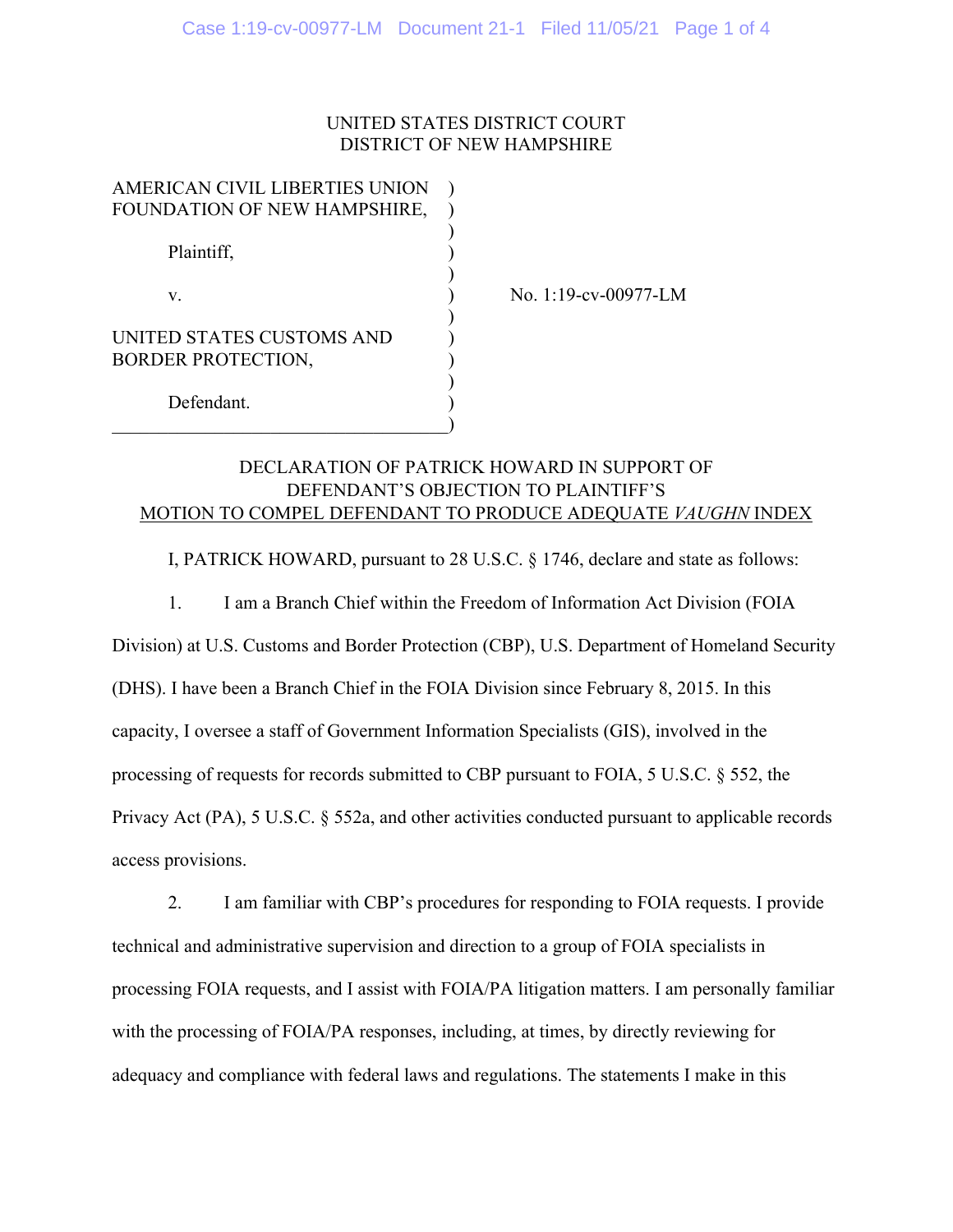#### Case 1:19-cv-00977-LM Document 21-1 Filed 11/05/21 Page 2 of 4

declaration are based upon my personal knowledge, which includes knowledge acquired through information furnished to me in the course of my official duties and agency files that I personally reviewed in the course of my official duties.

3. CBP is a law enforcement agency comprised of more than 60,000 employees charged with enforcing hundreds of Federal statutes. Approximately 45,000 of those employees are armed law enforcement officers engaged in carrying out CBP's expansive border security mission (U.S. Border Patrol Agents, CBP Officers, and CBP Air and Marine Agents).

4. Broadly, the FOIA Division at CBP reviews FOIA requests, determines whether responsive records exist, and, if so, whether they can be released in accordance with the FOIA. In processing such requests, the FOIA Division consults with CBP personnel and, when appropriate, with other components in the Department of Homeland Security (DHS), as well as other Executive Branch agencies.

5. Generally speaking, when CBP receives a FOIA request that reasonably describes the records requested and complies with the Agency's rules governing the procedures for FOIA requests, CBP initially must search for, and retrieve, potentially responsive records.

6. Once CBP has completed its search and located potentially responsive records, it must process them for release. Processing records requires: (1) reviewing records for responsiveness to the request, and (2) reviewing responsive records to excise and withhold information that falls within any one of the FOIA's nine statutory exemptions from disclosure. *See* 5 U.S.C. § 552(b).

7. In order to review responsive records for information exempt from disclosure, a CBP FOIA processor must (1) meticulously examine, line-by-line, each responsive page to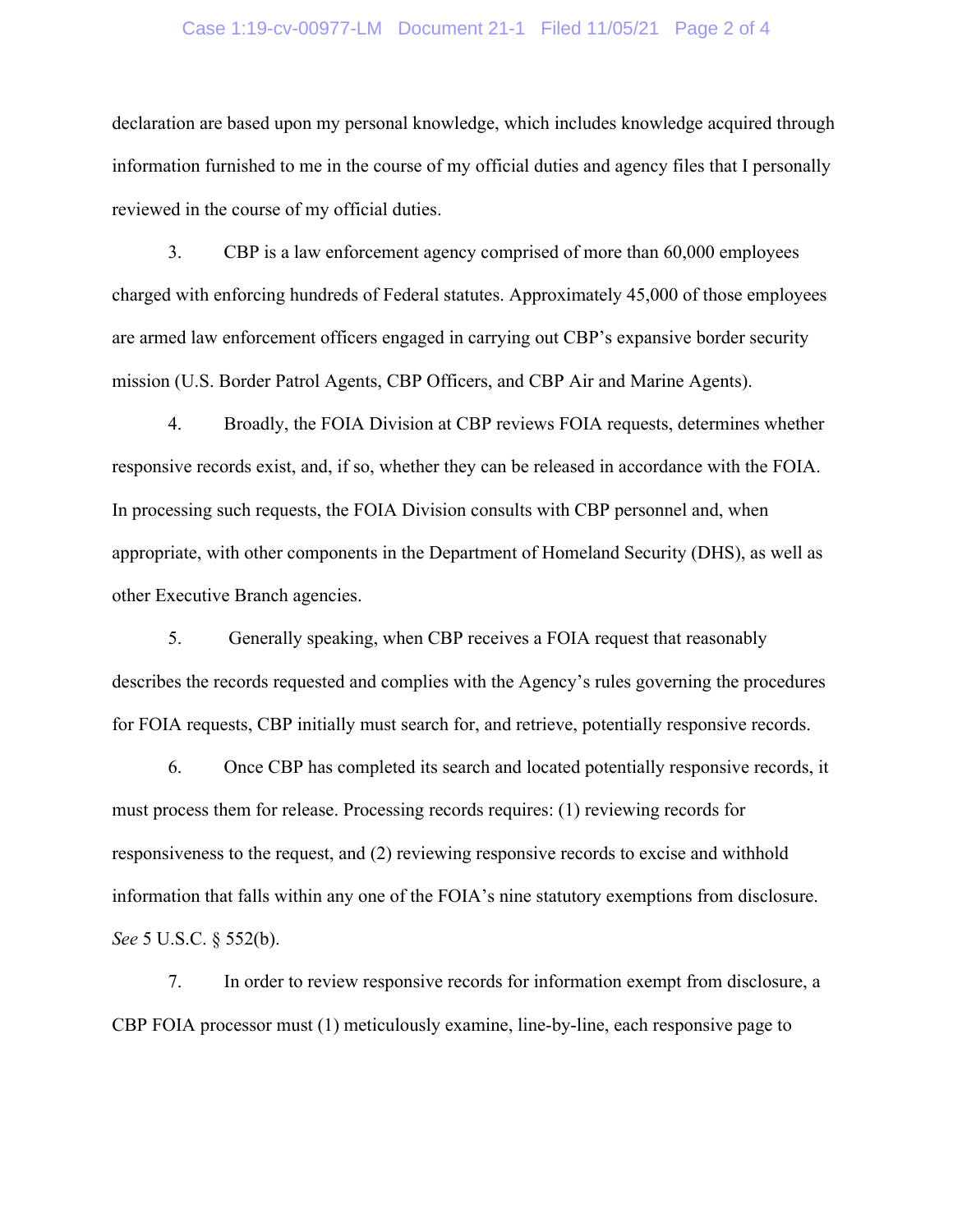#### Case 1:19-cv-00977-LM Document 21-1 Filed 11/05/21 Page 3 of 4

identify potential redactions, (2) apply redactions (if necessary), and (3) individually label each redaction (which could be a name, email address or phone number, a single word or phrase, or substantial portions of a document), with the applicable exemption or exemptions.

8. Where records potentially implicate the equities of another agency or component of DHS, CBP is required to consult with that agency or component before such records are released. The timing of these inter- and intra-agency consultations are not within the control of CBP.

 9. On March 25, 2019, Plaintiff submitted a FOIA request to CBP, seeking records regarding CBP non-checkpoint patrol operations conducted in New Hampshire. The FOIA Division processed 17,930 pages in response to this request. On December 4, 2019, the FOIA Division produced 17,842 partially redacted pages in response to this request and withheld in full (WIF) 88 pages. The 88 WIF pages consist of eight (8) Operations Orders. The FOIA Division considered the possibility of segregating non-exempt information within these Operations Orders, and each page was meticulously examined. However, after review of the contents of each Operations Order and, in consultation with the originating component, CBP determined that these 8 Operations Orders should be WIF pursuant to 5 U.S.C.  $\S$  552 (b)(5), (b)(6), (B)(7)(C), and (B)(7)(E). This decision was made after careful review and individualized assessment of the contents of each of the Operations Orders.

10. On October 17, 2019, Plaintiff submitted a subsequent FOIA request. The FOIA Division processed 305 pages in response to this request. On April 8, 2020, the FOIA Division produced 215 additional pages, in part or in full, and 90 pages were WIF. In response to this request, CBP produced, among other materials, in partially redacted form, the first page of 108 I-213 Forms.